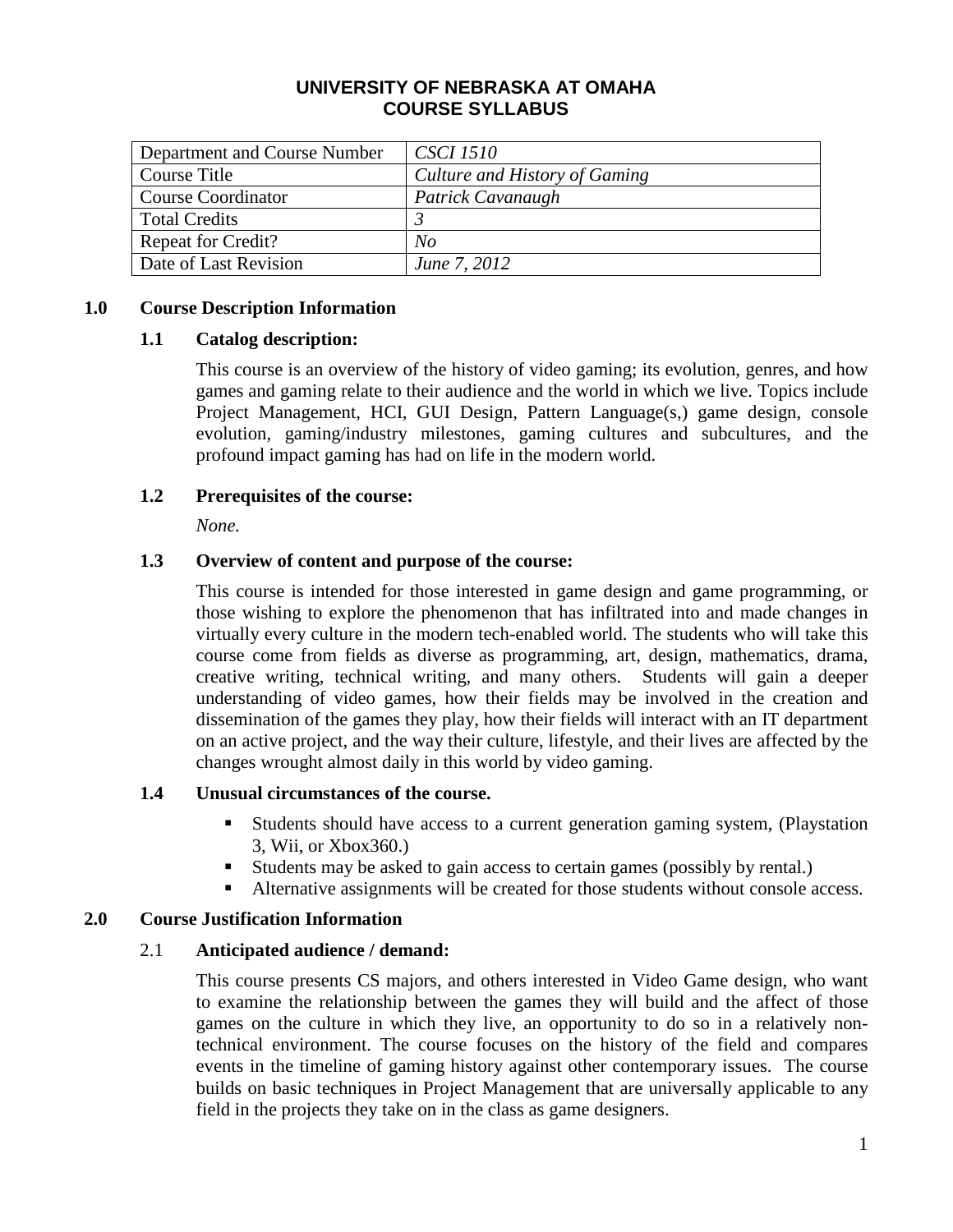## **2.2 Indicate how often this course will be offered and the anticipated enrollment:**

It is anticipated that this course would most likely draw 25 - 30 students each semester it is offered, and possibly be able to maintain that level in both Fall and Spring semesters.

## **2.3 If it is a significant change to an existing course, please explain why it is needed:**

The original purpose of this course was to provide those interested in video game design and programming an historical understanding of where the industry came from prior to their employment in the field. This version explores basic planning tools and techniques, and cultural changes related to gaming, as well as the history; and places history, technology, and culture in context with each other.

## **3.0 List of performance objectives stated in learning outcomes in a student's perspective:**

- 3.1 Students will demonstrate the ability to perform basic academic research, to codify that research into cohesive arguments based on a stated position (or positions,) and to use basic planning and management techniques from the Project Management discipline to formalize and present those arguments in their concept game project
- 3.2 Students will utilize technology to present their findings both visually and orally to their peers and instructor, gaining and/or expanding their knowledge of public speaking, presentation software, and text editors, skills required by every modern workplace
- 3.3 Students will be able to explain the origins of the video game industry and discourse knowledgably on that history and upon the ways that gaming has influenced world culture at various points in recent history and to utilize that knowledge to shape the construction and design of their concept game
- 3.4 Students will learn to use critical analysis to present an objective review of a finished IT project (in this course a video game) and to apply those criticisms to their own game designs as a way to build upon existing content in a constructive manner
- 3.5 Students will gain a very basic overview of project management and development by the creation and presentation of a concept game as members of an IT development team
- 3.6 In creating their game students will learn basic techniques and problem solving in GUI design, HCI, and ethics among others, while ensuring cultural relevancy for their concept, and practicing critical thinking as developers rather than as players of games
- 3.7 Students will discover the interdisciplinary nature of video game creation and design, that IT projects do not exist in a vacuum devoid of input from other areas in the organization, and will acquire new skills and knowledge that will assist them in dealing with IT departments in their future careers regardless of their degree program

## **4.0 Content and Organization Information**

## **4.1 List of major topics to be covered in chronological sequence**

- *4.1.1* Video Game Origins (1.0 hours) *students will learn the origins of video games where they came from and how technology was created and adapted for new use*
- *4.1.2* Patterns (1.0 hours) *Christopher Alexander is the author of a seminal work in architecture called* A Pattern Language, *we will use the concept of Pattern Language(s,) as has Tidwell and others, throughout the semester as an introduction into Game Planning, HCI, and Interaction Design.*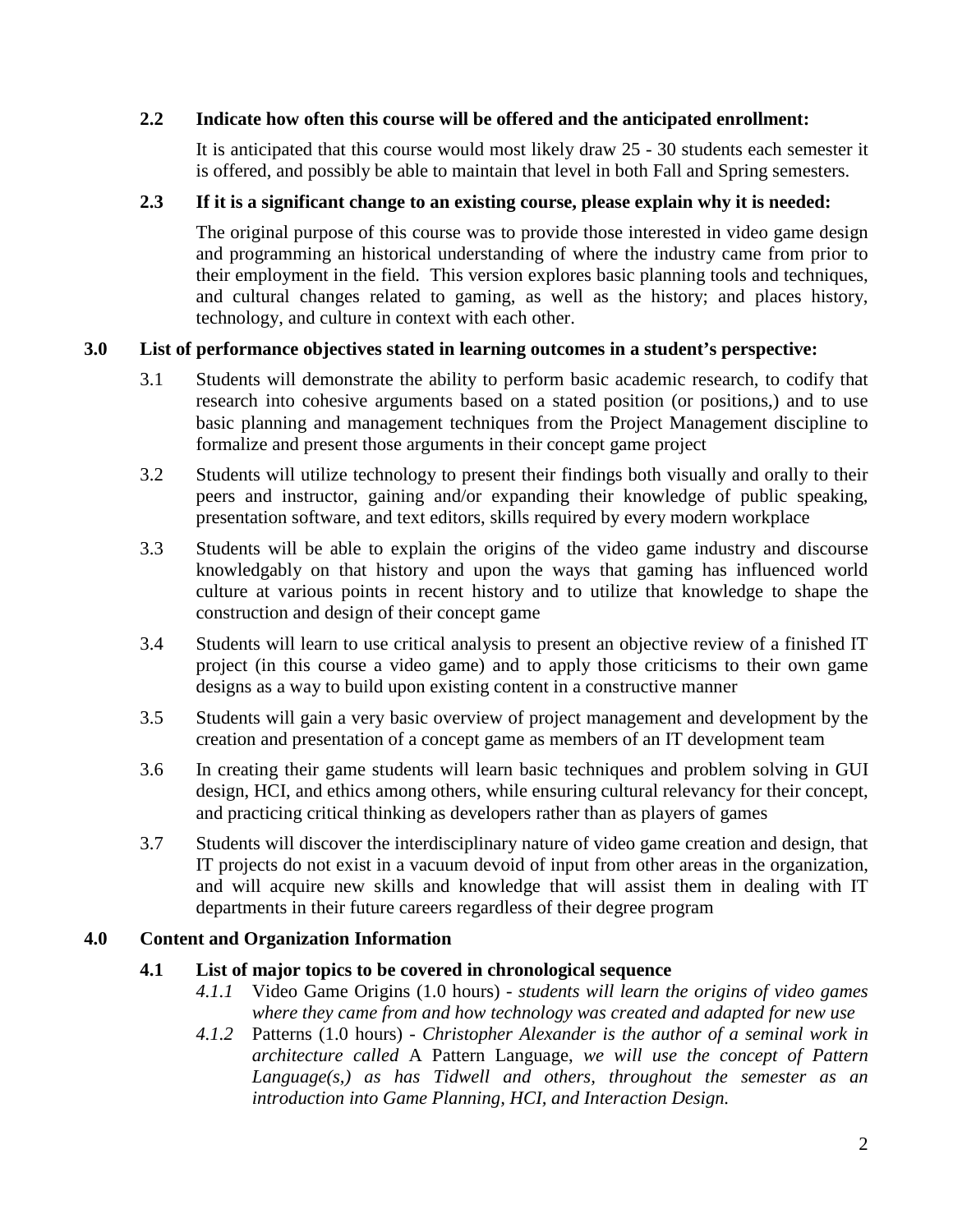- *4.1.3* Games for the Consumer (1.0 hour) *students will delve into the earliest electronic consoles and their capabilities*
- *4.1.4* The Founding of Atari (1.5 hours) *one of the biggest players in the early game industry - students will explore a company that influenced the industry from its conception and whose contribution is still felt today*
- *4.1.5* Loiterers, Lay-a-bouts, and Reprobates (1.0 hour) *students will discuss the beginnings of the video game detractors and the first inklings of the controversies to come surrounding video games*
- *4.1.6* Return of Home Gaming (3.0 hours) *a new generation of consoles with advanced capabilities is discussed and placed in context*
- *4.1.7* HCI (1.5 hours) *the students will explore the ways early console games discovered HCI via trial and error and how the science as a whole has evolved to make the interface between human and machine a much easier place to explore*
- *4.1.8* Arcade Evolution (3.0 hours) *students explore the relationships between arcade games, the home market, and the developing gamer culture/subculture*
- *4.1.9* The Fall of the Industry (1.5 hours) *students will discover the reasons behind the changes that caused the industry to nearly collapse*
- *4.1.10* Project Management (2.0 hours) *we uncover the science of project management not through success but via the failures of the early industry often building projects off-the-cuff; and will set up the basics of good project management by discussing several PM techniques to assist in the Concept Game Project*
- *4.1.11* Nintendo (1.0 hours) *a new player with new technology changes the way game enthusiasts look at video gaming and arguably sets the standard for the rest of the industry*
- *4.1.12* Video Game Genres (1.5 hour) *different types of games appeal to different persons and this exposes the student to a discussion of the many genres and their appeal to individuals and groups*
- *4.1.13* Sega (1.0 hours) *another company enters the market with a new technology that begins to challenge the industry to evolve*
- *4.1.14* Console Wars (1.5 hours) *students will see the origins of the "console wars" that still exist today between Nintendo, Microsoft, and Sony and will pursue a discussion of electronics-related industries following Moore's Law and rapid obsolescence of technological objects*
- *4.1.15* The Lensmen (1.5 hours) - *Interaction Design, GUI Design, this section will explore the science of the screen, we'll get a bird's-eye view of the tech involved in making our interaction with the world behind the screen as painless as possible by using different lenses, different viewpoints, player, designer, programmer, etc.*
- *4.1.16* Future Trends (6.0 hours) *an exploration of issues affecting the industry as a whole and the IT profession as well, including intellectual property, piracy, digital rights management, online gaming, and content delivery systems*
- *4.1.17* Gaming Culture (4.0 hours) *do games reflect reality, is it the opposite, is there a schism between "normal" and "gamer" mindsets, the student delves into the good and the bad of gaming with a critical eye, exploring issues such as hypersexualization, griefers, and other modern gaming topics*
- *4.1.18* Presentation and Discussion: Concept Games (4.0 hours) *the students will present their concept games for public review to learn from others the flaws they did not see, again to have their work seen through a different lens*
- *4.1.19* Presentation and Discussion: Culture Paper (3.0 hours) *the student will see their subject from many different perspectives in the ensuing discussions*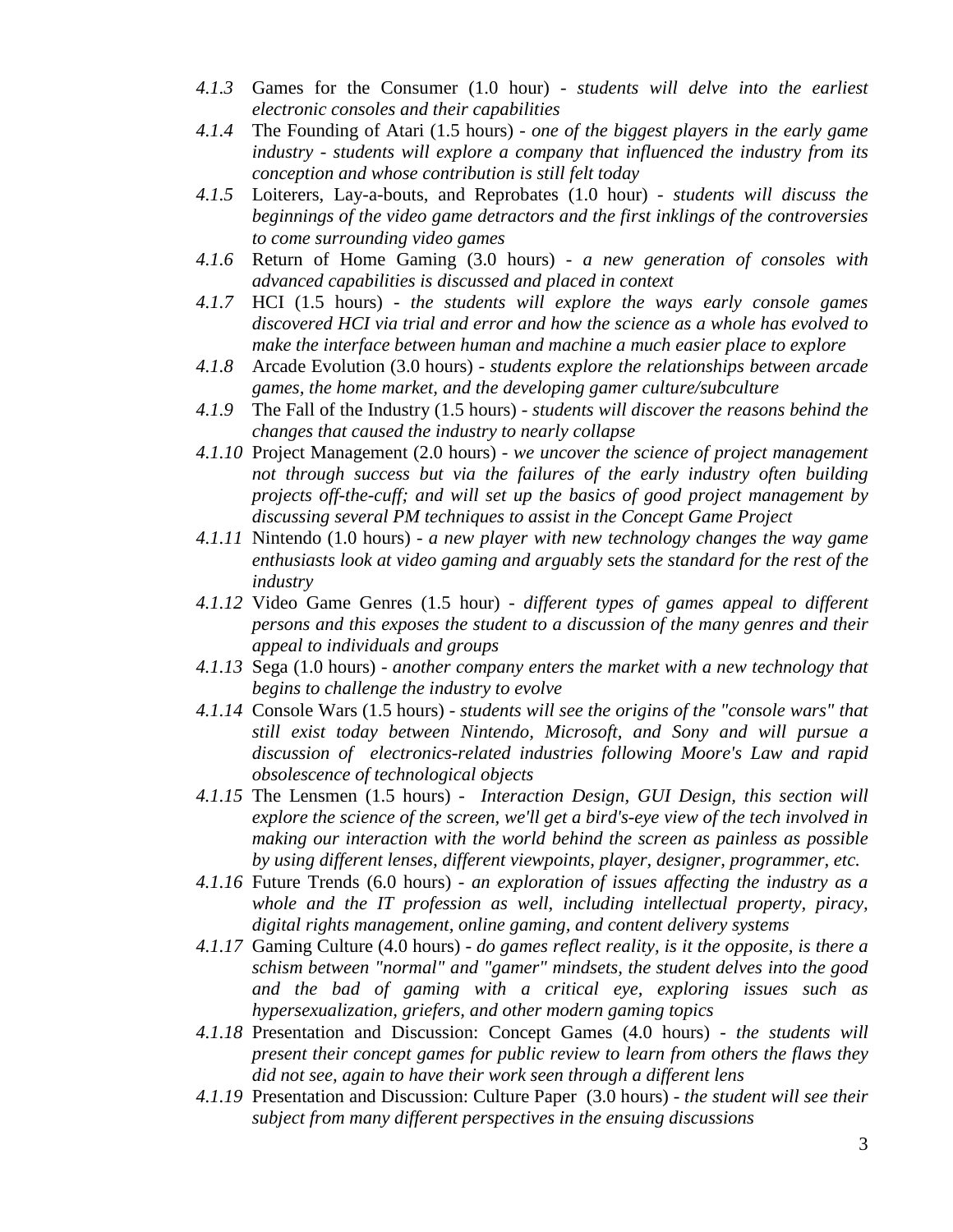### **5.0 Teaching Methodology Information**

### **5.1 Methods:**

This course presents primarily through lecture. The projects are based on individual research and critique for the Culture and Review papers; small group research and development for the Concept Game. Classroom discussion over current topics in the news will also be used where appropriate to foster a deeper understanding of how the history of the industry is still influencing current games, attitudes, and technologies. Occasional classroom activities will allow students to access some examples of early game technology. Pattern Languages and HCI will be used to foster innovative thinking in interface design for the students' projects. Project Management techniques will be used throughout as appropriate to facilitate the projects, especially the Concept Game.

#### **5.2 Student role:**

The student is expected to be an active participant in the classroom discussion and activity sessions. As discussion is to be an important part of the learning process, attendance will be considered an essential part of the student's success. The student will also be expected to be somewhat self-reliant in that their success in out-of-class Projects will be largely based upon their own ability to work independently (or in their Concept Group) to meet self-defined goals within a set timeframe. They must meet their milestones on time and deliver their Projects as planned.

### **6.0 Evaluation Information**

- **6.1 Describe the typical types of student projects that will be the basis for evaluating student performance:**
	- **6.1.1 Project: Culture Paper (3 weeks)** Researching topics of gaming history and evolution and how the games and the industry have affected world culture
	- **6.1.2 Project: Game Review (3 weeks)**  In-depth discussion of a single game in an instructor-chosen genre, reflecting on topics from class
	- **6.1.3 Project: Game Concept (6 - 8 weeks)** The student must sell their game to the instructor and class, as if he or she were pitching a game to a group of industry executives. They must keep in mind topics such as target audience, content, rating, selling points, foreseeable problems, innovation, impact on the target audience, and when in the history of gaming it would be best suitable for release. This will be a small group project making use of both the technical and nontechnical subjects explored throughout the semester
	- **6.1.4 Periodic tests** will also be given after major topics
	- **6.1.5 Participation,** in classroom discussion and activities, is used as a learning tool

## **6.2 Describe the typical basis for determining the final grade (e.g. weighting of various student projects):**

| Weight |
|--------|
| 30%    |
| 60%    |
| 10%    |
|        |

**Weighted Grading Percentages**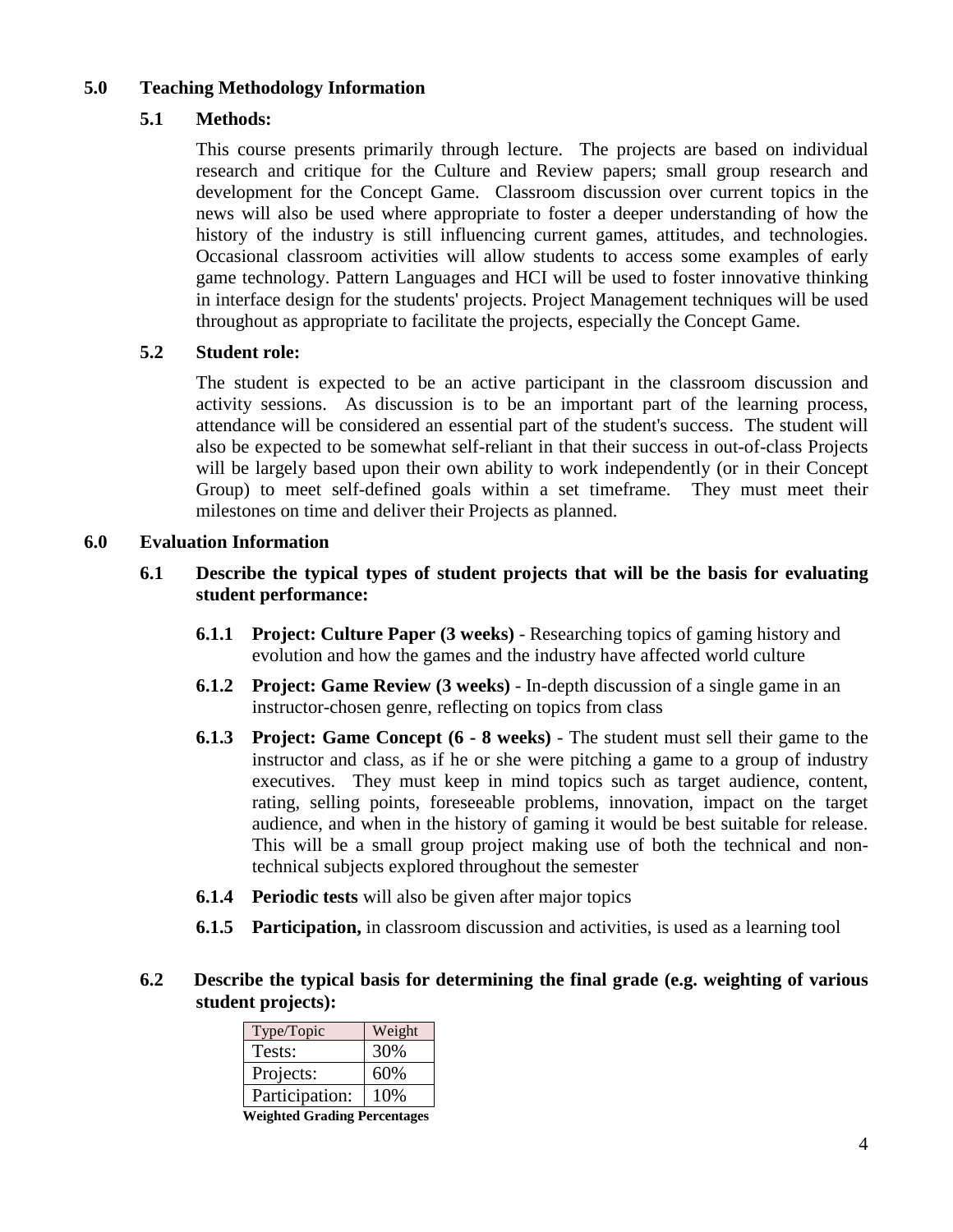#### **6.3 Grading type:**

| Points       | Grade         |
|--------------|---------------|
| $97 - 100\%$ | $A+$          |
| $93 - 96\%$  | $\mathsf{A}$  |
| $90 - 92%$   | $A -$         |
| $87 - 89\%$  | $B+$          |
| $83 - 86\%$  | <sub>B</sub>  |
| $80 - 82%$   | $B -$         |
| $77 - 79%$   | $C+$          |
| $73 - 76%$   | $\mathcal{C}$ |
| $70 - 72%$   | $C-$          |
| $67 - 69\%$  | $D+$          |
| $63 - 66\%$  | D             |
| $60 - 62%$   | D-            |
| $0 - 59%$    | F             |

#### **7.0 Resource Material Information**

#### **7.1 Textbooks and/or other required readings used in course:**

Kent, Steven L. (2001). Ultimate History of Video Games. Roseville, CA: Three Rivers Press.

Niven, Larry, & Barnes, Steven (2010)*. Dream Park.* New York: TOR (MacMillan).

#### **7.2 Other student suggested reading materials:**

- American Psychological Association (2009). *Publication Manual of the American Psychological Association, Sixth Edition.* Washington, D.C.: American Psychological Association.
- Mäyrä*,* Frans (2008). *An Introduction to Game Studies, Games and Culture*. London: Sage Publications.
- McGonigal, Jane (2011). *Reality is Broken: Why Games Make Us Better and How They Can Change the World.* New York: Penguin Press HC.
- Modern Language Association (2008). *MLA Handbook for Writers of Research Papers 7th Edition.* New York: Modern Language Association of America.

Tidwell, Jennifer (2011). *Designing Interfaces.* Sebastapool, California: O'Reilly Media.

#### **7.3 Current bibliography and other resources:**

- Alexander, Christopher, et al. (1975). *A Pattern Language: Towns, Buildings, Construction.* Oxford University Press.
- Bogost, Ian (2007). *Persuasive Games, The Expressive Power of Video Games.* Cambridge, MA: The MIT Press.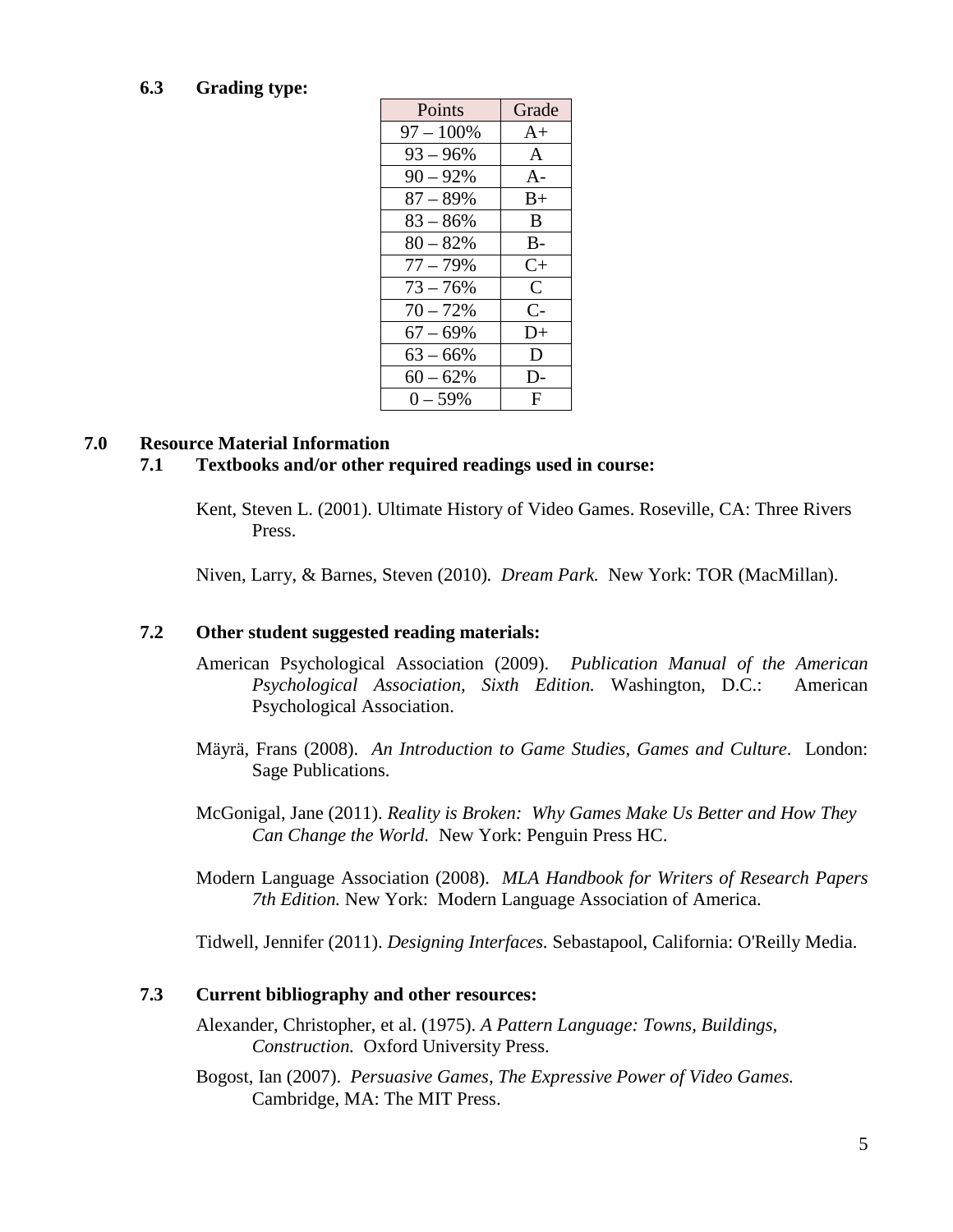- Brathwaite, Brenda & Schreiber, Ian (2008). *Challenges for Game Designers.* Florence, KY: Charles River Media (Cengage Learning).
- Chan, Phillip, & Rabinowitz, Terry (2006). A cross-sectional analysis of video games and attention deficit hyperactivity disorder symptoms in adolescents. *Annals of General Psychiatry*: BioMed Central - Open Access. August 10, 2011. http://www.biomedcentral.com/content/pdf/1744-859X-5-16.pdf
- Denniston, Maxine M; Swahn, Monica H.; Feldman, Marci; & Romero, Lisa (2011). Associations between Electronic Media Use and Involvement in Violence, Alcohol and Drug Use among United States High School Students. Western Journal of Emergency Medicine, 12(3). Department of Emergency Medicine, UC Irvine. http://escholarship.org/uc/item/66s8b252
- Ducheneaut, Nicolas; Yee, Nicholas; Nickell, Eric; & Moore, Robert J (2006). "Alone Together?" Exploring the Social Dynamics of Massively Multiplayer Online Games. ACM Conference on Human Factors in Computing Systems (CHI 2006); 2006 April 22-27; Montreal; Canada. NY: ACM; 2006; 407-416.
- Ermi, Laura, & Mäyrä, Frans (2005). Fundamental Components of the Gameplay Experience, Analyzing Immersion. University of Tampere, Finland. August 10, 2011. http://www.uta.fi/~tlilma/gameplay\_experience.pdf
- Gee, James Paul. Good Games and Good Learning. University of Wisconsin Extension, University of Wisconsin - Madison. August 10, 2011. http://www.academiccolab.org/resources/documents/Good\_Learning.pdf
- Hopson, John (2001). Behavioral Game Design. *Gamasutra*. August 10, 2011. http://www.gamasutra.com/view/feature/3085/behavioral\_game\_design.php
- Horowitz, Steven J.(2007). Competing Lockean Claims to Virtual Property. *Harvard Journal of Law & Technology,* Volume 20, Number 2 Spring 2007.
- Hunter, Dan & Lastowka, F. Gregory (2004). The Laws of the Virtual Worlds. *California Law Review*, Vol. 92, No. 1 (Jan., 2004), pp. 1-73. JSTOR. http://www.jstor.org/stable/3481444.
- Hunter, Dan & Lastowka, F. Gregory (2003). Virtual Property. August 10, 2011. http://www.nyls.edu/user\_files/1/2/23/144/216/217/218/hunter\_lastowka.pdf
- Jenkins, Peter S., The Virtual World as a Company Town Freedom of Speech in Massively Multiple Online Role Playing Games. Journal of Internet Law, Vol. 8, No. 1, July 2004. August 10, 2011. http://ssrn.com/abstract=565181
- Mäyrä*,* Frans (2008). *An Introduction to Game Studies, Games and Culture*. London: Sage Publications.
- McGonigal, Jane (2011). *Reality is Broken: Why Games Make Us Better and How They Can Change the World.* New York: Penguin Press HC.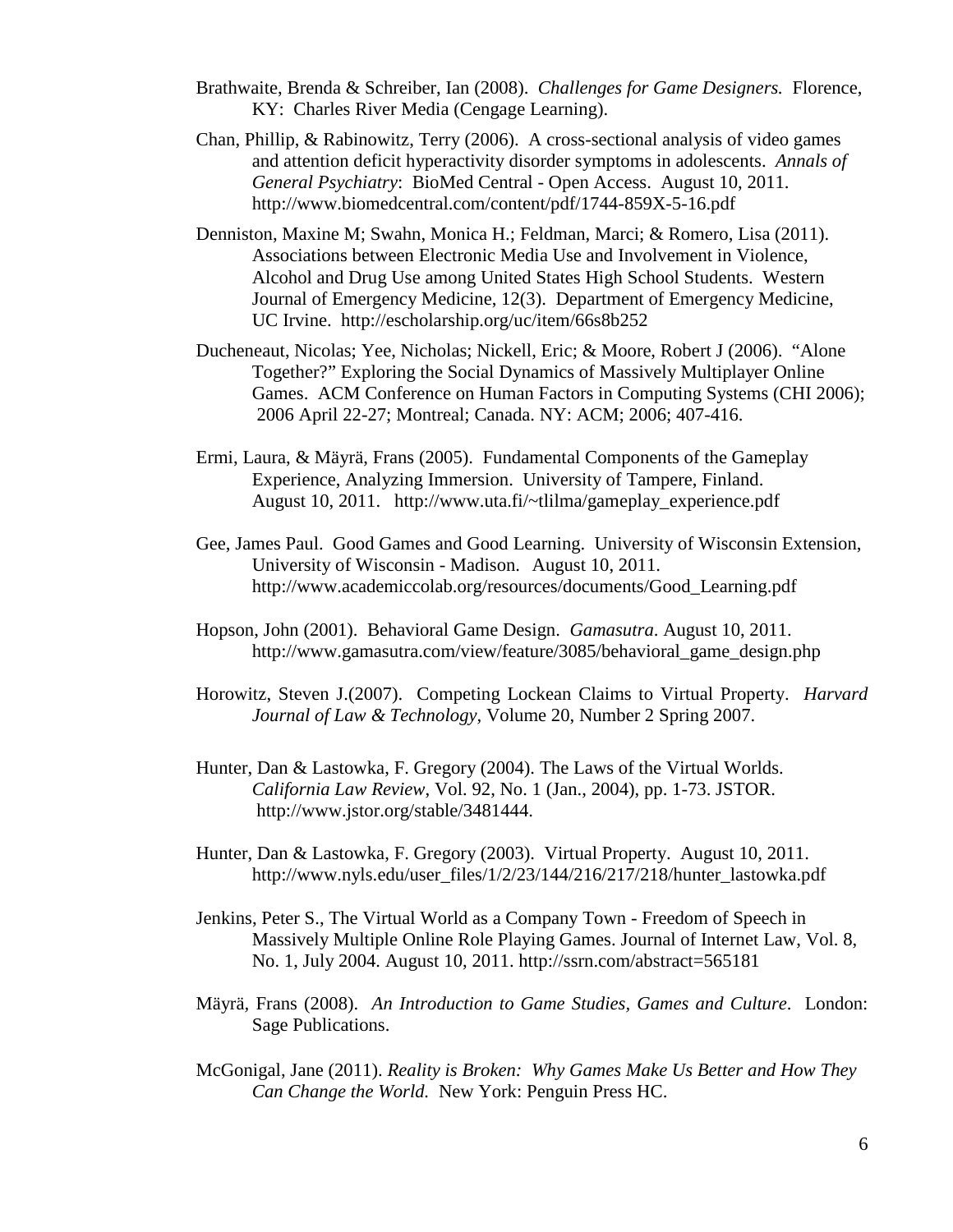- Moore, R. J. ; Ducheneaut, N. ; Nickell, E. ; Yee, N. Helping your fellow wizard: collaborative learning in massively multiplayer online games. Society for Applied Anthropology Conference; 2006 March 28-April 2; Vancouver; Canada. Palo Alto Research Center: Palo Alto: CA. August 10, 2011. http://www.parc.com/content/attachments/alone\_together\_exploring\_5599\_parc.pdf
- Muratet, Mathieu; Torguet, Patrice; Jessel, Jean-Pierre; & Viallet, Fabienne (2009). Towards a Serious Game to Help Students Learn Computer Programming. *International Journal of Computer Games Technology*, vol. 2009, Article ID 470590, 12 pages, 2009. doi:10.1155/2009/470590
- Pearce, Celia & Artemesia (2009). *Communities of Play, Emergent Cultures in Multiplayer Games and Virtual Worlds.* Cambridge, MA: The MIT Press.
- Rouse, Richard (2011). *Game Design: Theory and Practice.* Sudbury, MA: Jones & Bartlett Learning.
- Salen, Katie & Zimmerman, Richard (2003). *Rules of Play: Game Design Fundamentals.* Cambridge, MA: The MIT Press.
- Schell, Jesse (2008). *The Art of Game Design - A Book of Lenses.* Burlington, MA Morgan Kaufmann (Elsevier)
- Singer, Dorothy G & Singer, Jerome L (2007). *Imagination and play in the Electronic Age.* London: Harvard University Press.
- Tidwell, Jennifer (1999). Common Ground: a Pattern Language for Human-Computer Interface Design. October 27, 2011. http://www.mit.edu/~jtidwell/common\_ground\_onefile.html
- Yee, Nicholas (2001). The Norrathian Scrolls: A Study of EverQuest. August 10, 2011. http://www.nickyee.com/eqt/report.html

#### **8.0 Other Information:**

- **8.1 Accommodations statement:**
- **8.2 Other:**
- **8.3 Author(s):**

Jeff Blackmore

### **9.0 Computer Science Accreditation Board (CSAB) Category Content (class time in hours):**

| <b>CSAB Category</b>                   | Core | Advanced |
|----------------------------------------|------|----------|
| Data structures                        |      |          |
| Computer organization and architecture |      |          |
| Algorithms and software design         |      |          |
| Concepts of programming languages      |      |          |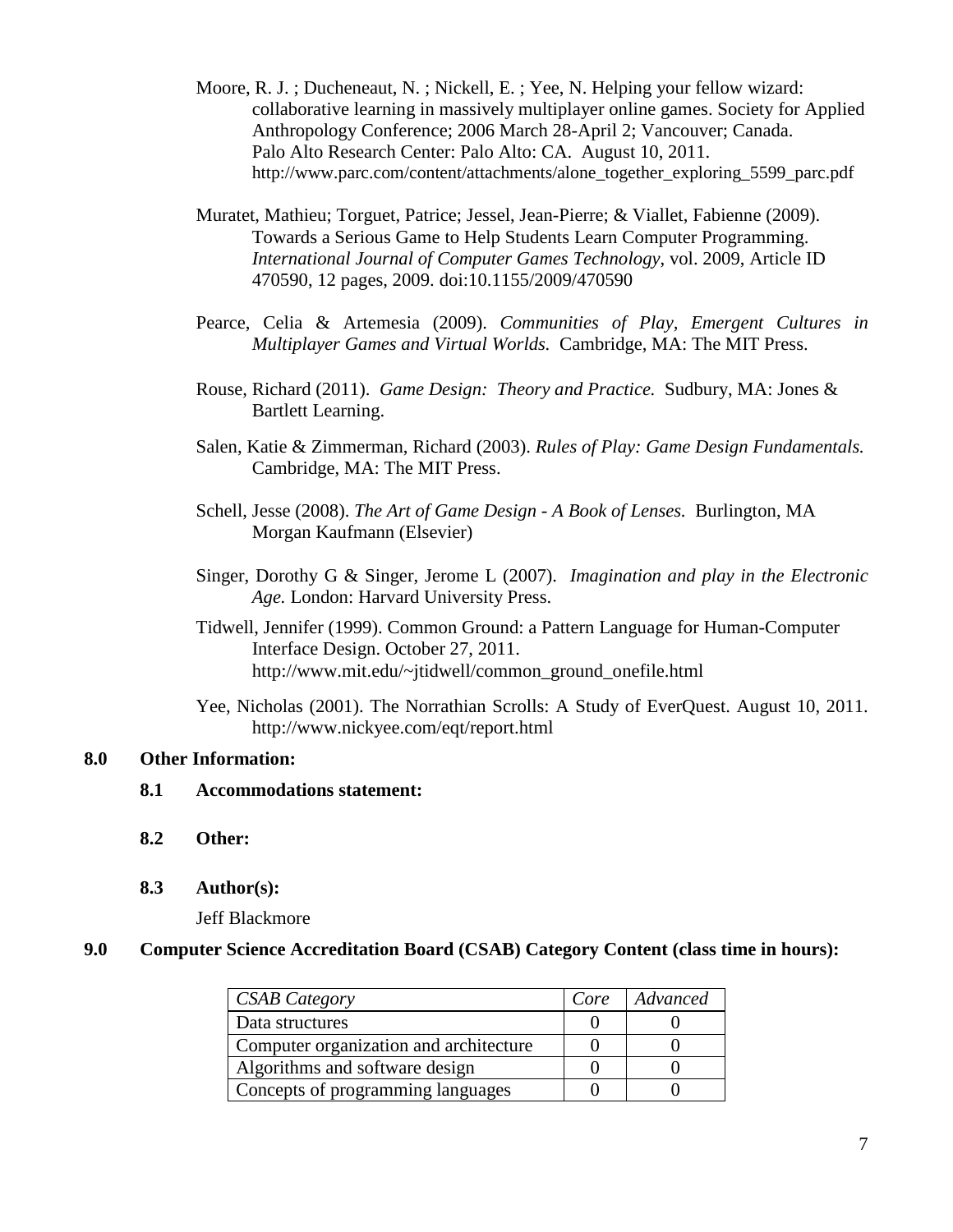#### **10.0 Oral and Written Communications:**

Every student is required to submit at least **3** written reports (not including exams, tests, quizzes, or commented programs) to typically **5 - 12** pages and to make **2** oral presentations of typically **5 - 10** minutes duration. These include only material graded for grammar, spelling, style, and so forth, as well as for technical content, completeness, and accuracy.

#### **11.0 Social and Ethical Issues:**

Video games and their influence on modern cultures are discussed in many different aspects from the initial backlash by many against arcades to the controversy surrounding the supposed "addictiveness" of modern video gaming. The course delves into these issues and explores the controversies and the kudos surrounding the use of video gaming in the modern world.

### **12.0 Theoretical content:**

This course discusses the issues surrounding what is arguably the most high profile IT project in the eye of the public, the video game. It explores the creation of games and the decision-making processes crucial to success in the marketplace, as well as the effects the games and the industry allegedly have on society as a whole. While the focus is not on the most technical aspects of the industry, we do explore some design and management concepts, both in lecture and in the course of assigned projects.

| <b>Subject Covered</b>               | <b>Estimated Time</b> |
|--------------------------------------|-----------------------|
| <b>HCI</b>                           | 2.0 hours             |
| <b>GUI Design/Interaction Design</b> | 2.0 hours             |
| $CS$ Pattern Language $(s)$          | 2.0 hours             |
| <b>Project Management</b>            | 4.0 hours             |

## **13.0 Problem analysis:**

*Please describe the analysis experiences common to all course sections.*

Critical analysis is a focal point of this course. While this is a course in the computer sciences, rather than focus on programming it instead focuses on the product of the programming process and the effects that product has on society. The student will delve in depth into existing game content as well as forge their own concept game to meet any inherent issues in their own design head-on and confront problems intrinsic to the industry with their own ideas and values.

## **14.0 Solution design:**

#### *Please describe the design experiences common to all course sections.*

Again, this course eschews programming and focuses instead on planning, creativity, and logic. It demands the student approach their projects with a critical eye for detail. Solid reasoning and research in issues involving IT and society creates an opportunity for the student to argue for or against a position in their projects, discussions, and papers, and to back those arguments with knowledge of both the technical and non-technical aspects of game design. The use of techniques in HCI/GUI Design will give the student a preview of the importance of those topics in the overall planning of an application as the students construct the preliminary design for a video game. Project Management techniques, used to guide the semester project, will stress the importance of organization and structure to the software development process at large. The history portion of the coursework is fundamental in that it provides a backdrop/timeline against which the students create and present their projects and places events into cultural relevance within the time in which they occurred.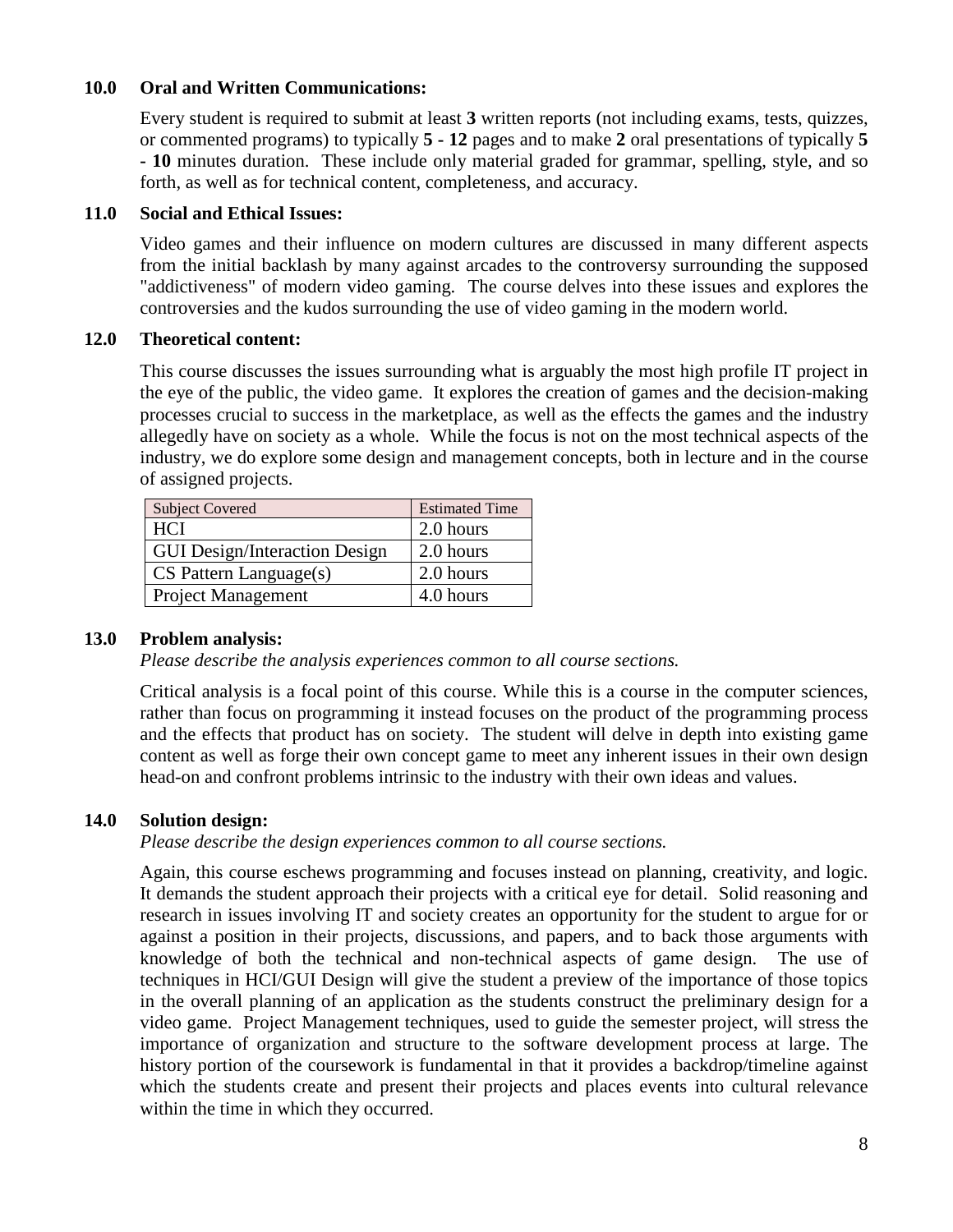# **CHANGE HISTORY**

| <b>Date</b> | Change                                       | By whom          | <b>Comments</b>                        |
|-------------|----------------------------------------------|------------------|----------------------------------------|
| 5/01/2006   | Initial development as CSCI 2980             | Cavanaugh        | Original Date is approximate           |
| 8/19/2011   | Redeveloped course for possible submission   | <b>Blackmore</b> |                                        |
|             | as an Humanities General Education           |                  |                                        |
|             | Requirement, name change to reflect broader  |                  |                                        |
|             | focus, updated to new CCMS format            |                  |                                        |
| 9/01/2011   | Minor clean up as directed by UPC prior to   | <b>Blackmore</b> |                                        |
|             | <b>CCMS</b> submission                       |                  |                                        |
| 10/28/2011  | Adjustments as directed by Academic          | Blackmore        | Sections modified: 1.1, 1.3, 3.1, 3.3, |
|             | Committee to address technical subject       |                  | 3.4, 4.1.2, 4.1.7, 4.1.10, 4.1.15,     |
|             | material and content/style issues            |                  | 4.1.18, 4.1.19, 7.1, 7.3, 12.0, 14.0   |
| 02/03/2012  | Minor clarifications in language and content | Blackmore        | 2.1 and 2.2                            |
|             | to more fully meet section requirements      |                  |                                        |
| 06/07/2012  | Revised required textbooks to reflect only   | Blackmore        | 7.1, 7.2, 7.3                          |
|             | the actual textbooks used by students not    |                  |                                        |
|             | those from which readings will be drawn,     |                  |                                        |
|             | moved Designing Interfaces from 7.3 to 7.2,  |                  |                                        |
|             | fixed minor punctuation errors               |                  |                                        |
| 02/25/2014  | Reviewed document, eliminated a grammar      | <b>Blackmore</b> | 3.4                                    |
|             | error in section 3.4                         |                  |                                        |
|             |                                              |                  |                                        |
|             |                                              |                  |                                        |
|             |                                              |                  |                                        |
|             |                                              |                  |                                        |